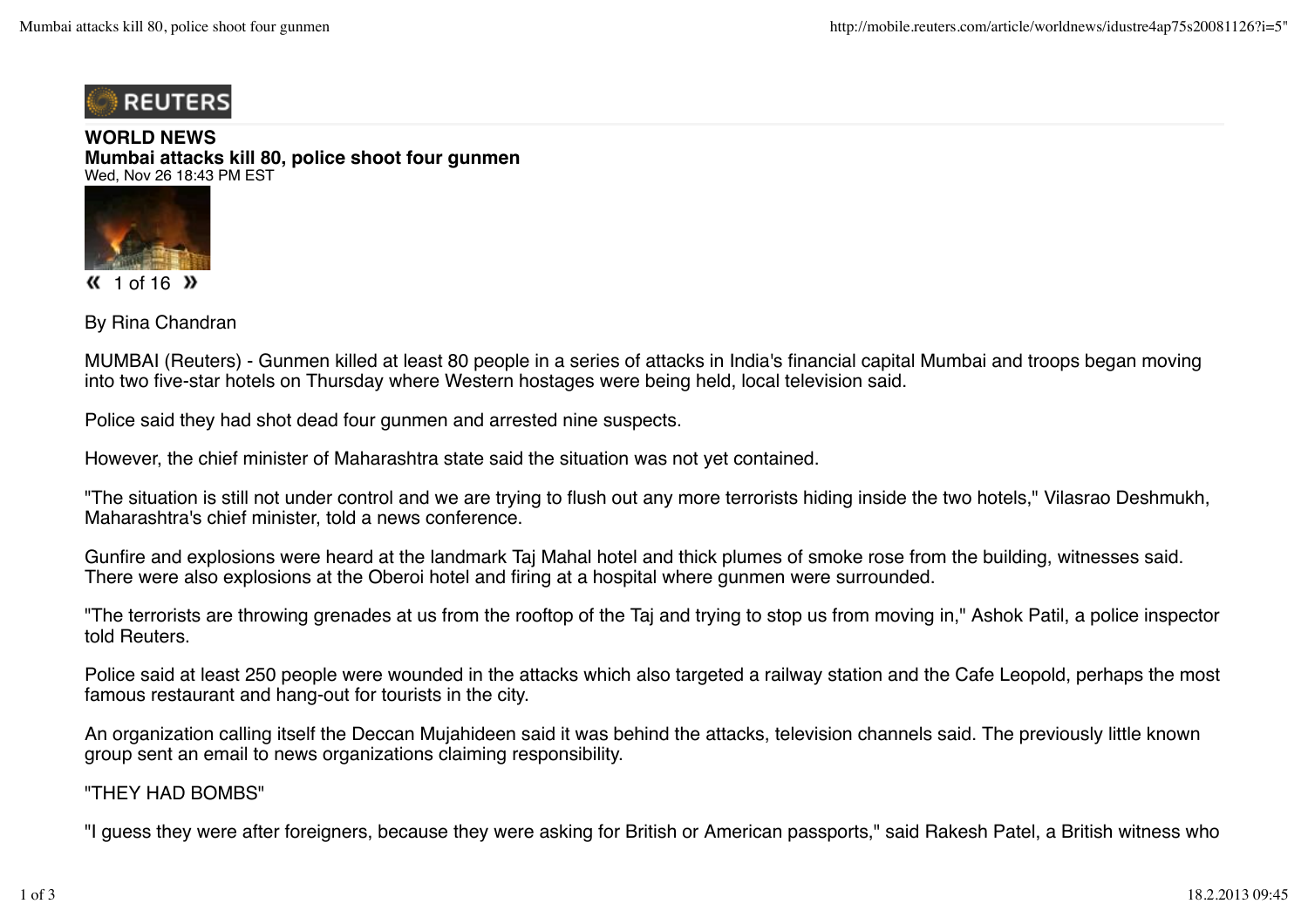lives in Hong Kong and was staying at the Taj Mahal hotel on business. "They had bombs."

"They came from the restaurant and took us up the stairs," he told the NDTV news channel, smoke stains covering his face. "Young boys, maybe 20 years old, 25 years old. They had two guns."

India has suffered a wave of bomb attacks in recent years. Most have been blamed on Islamist militants, although police have also arrested suspected Hindu extremists thought to be behind some of the attacks.

The latest attack, apparently aimed at least partly at prosperous Western tourists, is bound to spook investors in one of Asia's largest and fastest-growing economies.

Hemant Karkare, the chief of the police anti-terrorist squad in Mumbai, was killed during the attacks, police said.

"We have shot dead four terrorists and managed to arrest nine suspected terrorists," P.D. Ghadge, a police officer at Mumbai's central control room, told Reuters.

Japan's Foreign Ministry said one of its nationals was killed in the Mumbai attacks and one injured.

## TRAPPED HOTEL GUESTS

Mark Abell, a British lawyer, said he had locked himself inside his Oberoi hotel room after hearing two explosions.

Several hundred people had been evacuated from the Taj hotel, one witness said, but many more remained inside, some calling for help from the fifth floor. Firefighters broke windows to reach trapped guests.

"We came down the fire exit, but I think they took some more people, they are trying to get to the roof," one foreigner told local television. "I think about 15 people (have been taken hostage), about half of them are foreigners.."

In Washington, the White House and U.S. President-elect Barack Obama condemned the attacks, as did France, current president of the European Union, and United Nations Secretary General Ban Ki-moon.

Indian Home Minister Shivraj Patil said there were around four or five attackers in each of the two hotels.

"They have attacked hotels, they have attacked the hospitals, they have attacked the railway station," he said.

## KOREANS, EUROPEANS CAUGHT UP IN ATTACKS

A driver told Reuters at least 50 Koreans were stuck inside the Taj with their drivers waiting outside.